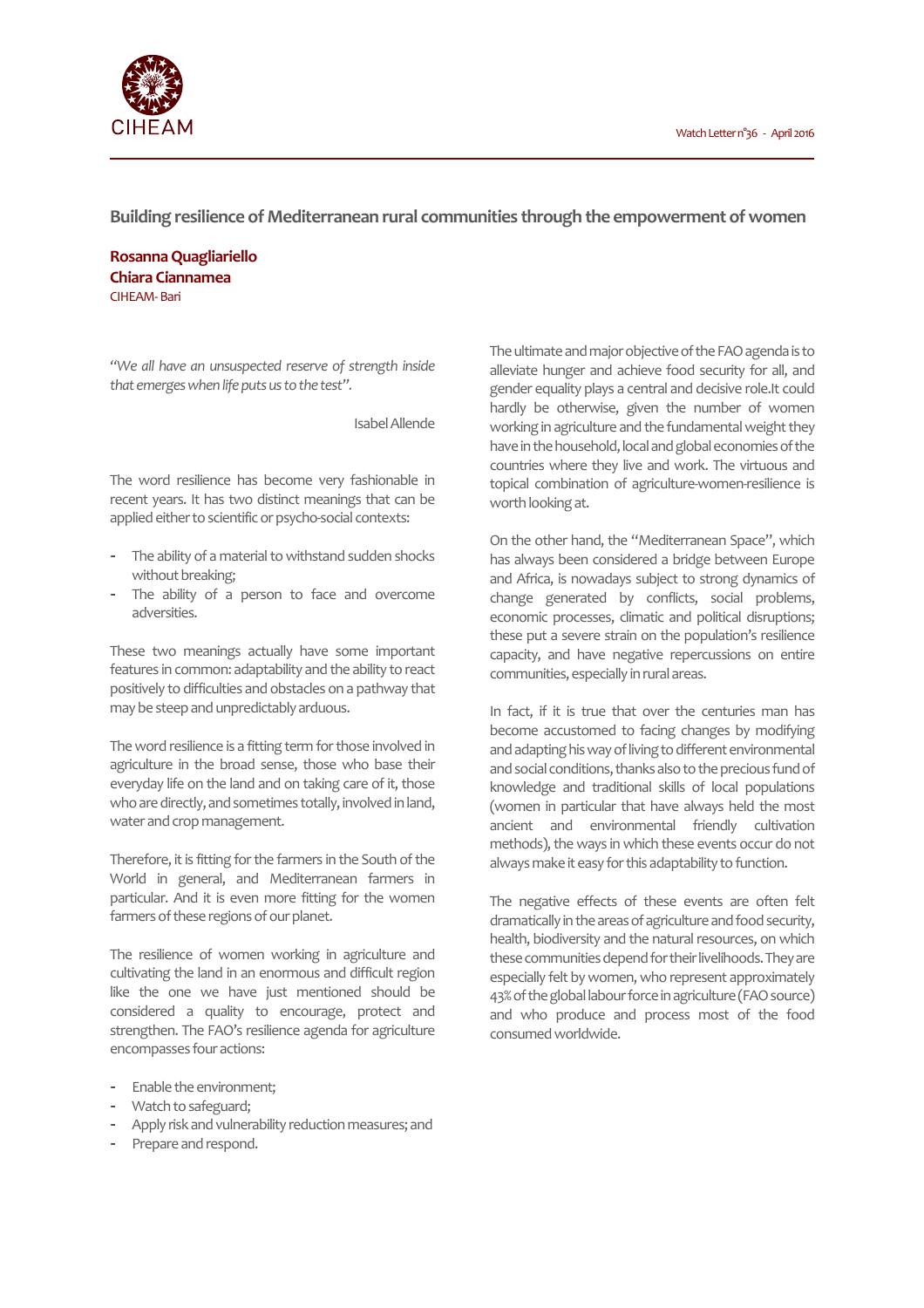

Furthermore, these effects have also great impacts on food security as traditional food sources are becoming more unpredictable and scarce. Women face loss of income as well as harvests—often their sole sources of food and income. Related increases in food prices make food more inaccessible to poor people, in particular to women and girls whose health has been found to decline more than male health in times of food shortages. Women are often excluded from decisionmaking on access to and the use of land and resources critical to their livelihoods. For these reasons, it is important that the rights of rural women are ensured in regards to food security, non-discriminatory access to resources, and equitable participation in decision-making processes. (UN WomenWatch, 2009)

In this context, the role of woman as a mother, as the main person responsible for supplying resources (water, foodstuffs, fuel for household use, etc.), as the holder of knowledge (indigenous knowledge) about the territory and local biodiversity (they are able to count on their personal skills, transmit them to the new generations and the domestic agriculture they practice often becomes the only or the most important resource to reduce an endemic condition of poverty), becomes a matter of the utmost importance for implementing actions and strategies aimed at mitigating the negative effects of external factors such as climate changes, conflicts, economic and social crises, etc.

These actions and strategies can no longer be implemented without a gender-sensitive and "holistic" approach and should aim not only at increasing the important role of women (social and economic empowerment) within their communities, but also at improving the level of infrastructures and services that are still lacking or not accessible, tackling legal barrier and inequitable decision-making systems that restricts women's opportunities and constrains their livelihood options.

Evidence shows that when women that are economically empowered, have the influence, education and information to decide about the use of their income, savings and loans. They also have access to services and resources such as credit institutions. (IFAD 2015)

Too often, the lack of coordination between programmes and institutions, the difficulties of access to land, resources, education and technology, the absence of adequate institutional support, and poor awareness of their own rights prevent women from achieving better integration in the labour market and more appropriate social recognition, not to mention the absence of female participation in decision-making and in resources management due also to several factors including the lack of self-awareness and self esteem.

For years, the Mediterranean Agronomic Institute of Bari has been working in this field by implementing programmes and actions relating to gender issues and to the enhancement of the role of women in rural areas of the Mediterranean.

In particular, it is worth recalling the creation in Lebanon, following the conflict in 2006, of a National Observatory for Women in Agriculture and in Rural Areas -NOWARA within the framework of the TERCOM Project "Attivazione di Meccanismi per Sostenere i Territori Rurali e le Comunità in Libano", funded by the DGCS of the Italian Ministry of Foreign Affairs and International Cooperation and implemented by CIHEAM-IAMBari in collaboration with the Lebanese Ministry of Agriculture and the Lebanese CNRS.

The Lebanese women themselves are at the heart of the initiative: determined, resourceful, "attached" to the family, to the territory and to their cultural heritage, a socio-economic pillar of a country accustomed to coping with emergencies. In one word, they are resilient. Promotion of female entrepreneurship, especially in the rural areas of Lebanon most affected by the consequences of conflicts and economic backwardness, means helping women's groups to set up a cooperative or a business, to achieve and maintain economic independence, to the direct benefit of entire communities.

In this context, the NOWARA Observatory may be considered an innovative tool for "strengthening" the resilience of entire rural communities by enhancing the active role of women, promoting territorial development and the creation of virtuous dynamics of female labour and employment in the agricultural and agrifood sector for a more prosperous and sustainable economy in rural areas.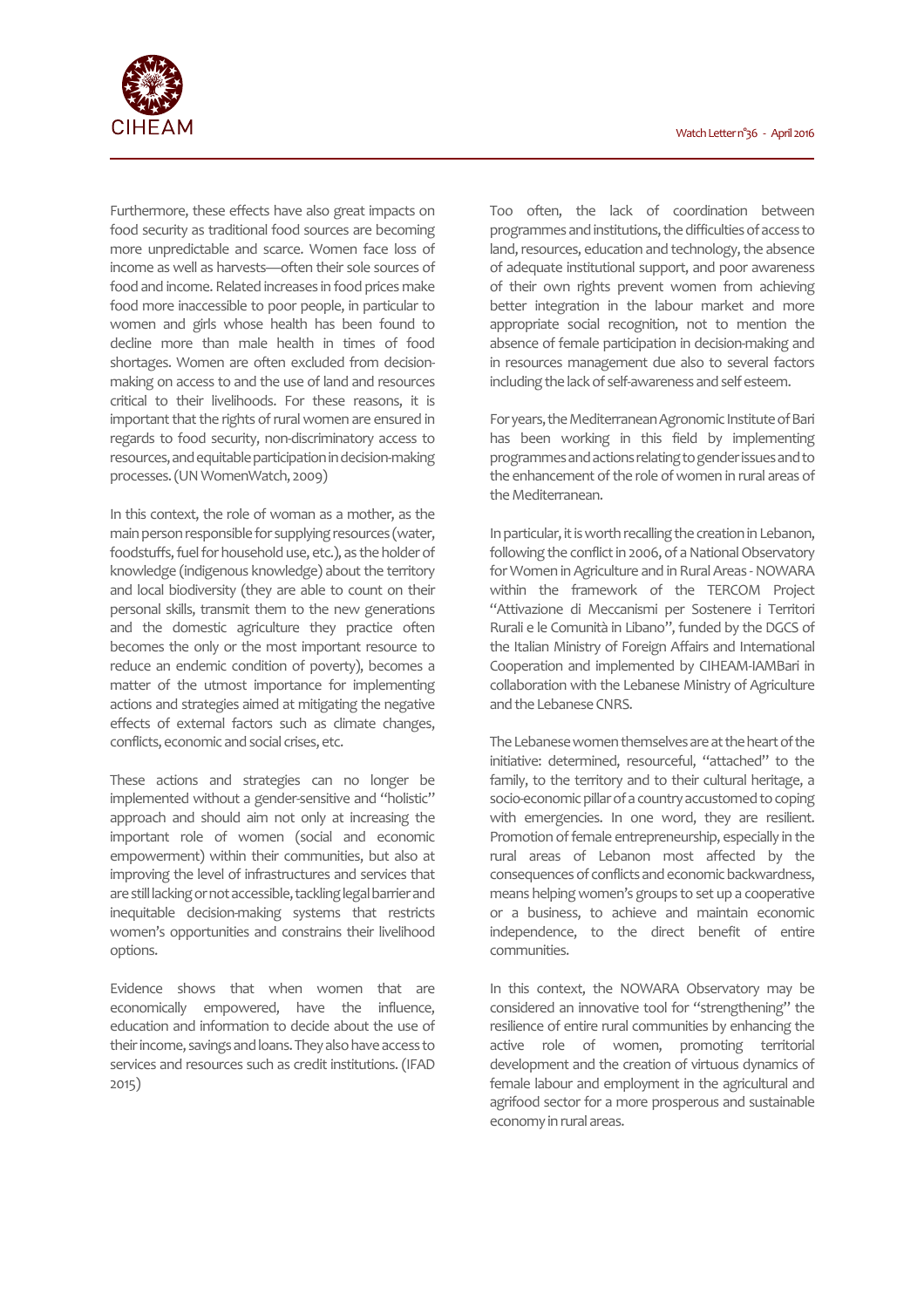

The activities implemented by NOWARA have contributed to sustaining the resilience capacity of women farmers and businesswomen, and we hope this will continue. They are summarized as follows:

- Capacity building by organizing training courses on legal, technical, accounting and marketing issues and other specific themes; by creating links with the media and service companies, in order to create the conditions for better access to financial resources, to links with international marketing, research institutes, services for training, problem solving and care of quality aspects;
- Encouraging participation in exhibitions and national and international events to promote the role of businesswomen, to encourage the creation of contacts and new sales channels for typical Lebanese products;
- Establishing Awards and prizes, as tools to enhance the capacities of rural women and encourage development and innovation, by assessing and supporting their activities, so as to create models to extend to rural communities. The winners can spend study periods abroad, participating in training courses and study tours;
- Dissemination of good practices by collecting information and analysing data and the results of activities started, in order to select successful stories highlighting the role of women or groups of women who have distinguished themselves through their work. Some of these good practices have the added benefit that they can be repeated in other similar projects or activities;
- Organization of information and awareness-raising campaigns to allow the economic empowerment of women to be conveyed through an adequate institutional communication strategy via seminars and awareness-raising campaigns directed at the Institutions and at society in general.

To sum up, enhancement of the active role of women has an important role in the promotion of agriculture and of rural areas. Since women are capable of interacting with society in general, with the institutions and professional organizations, they facilitate the coordination of actions. Thus, they influence the global conditions in which they live, by improving the standard of living and their own opportunities for growth to the direct benefit of the entire rural community.

This "value added" -women and their work in agriculture - makes it possible to help provide populations already affected by conflicts and political and economic crises with useful tools, and reference points to mitigate the adverse effects of these events. This enables them to reorganize positively, also at the economic level, small entrepreneurial activities managed by women farmers who consolidate and maintain their self-esteem and selfsufficiency, and then open up new opportunities to enhance their resources.

A further example of activities that the Mediterranean Agronomic Institute of Bari has recently implemented to support communities of rural women is the project: *"Developing handicraft skills and enhancing the economic status of women in upper Egypt"* (WEE). The project is directed at rural areas in 12 villages of Middle and Upper Egypt (precisely in the Governorate of Fayoum, Assyut, Sohag and Aswan); these are the poorest areas of the country, where there are some of the highest unemployment and illiteracy rates.

In these areas, livelihoods are essentially based on agriculture, and the risk factors mostly concern extreme climatic conditions and the distances from urban centres, which oblige most of the inhabitants to live in conditions of poverty and economic isolation.

It is almost always the women who pay the highest price for this isolation. They are victims of systematic discrimination in the family and community, and suffer a greater degree of poverty and a worse quality of life. Young people are also directly disadvantaged by their mothers' lack of education. In fact, this lack of education means that little attention is paid to health, so that there are more diseases, more malnutrition and higher rates of infant mortality.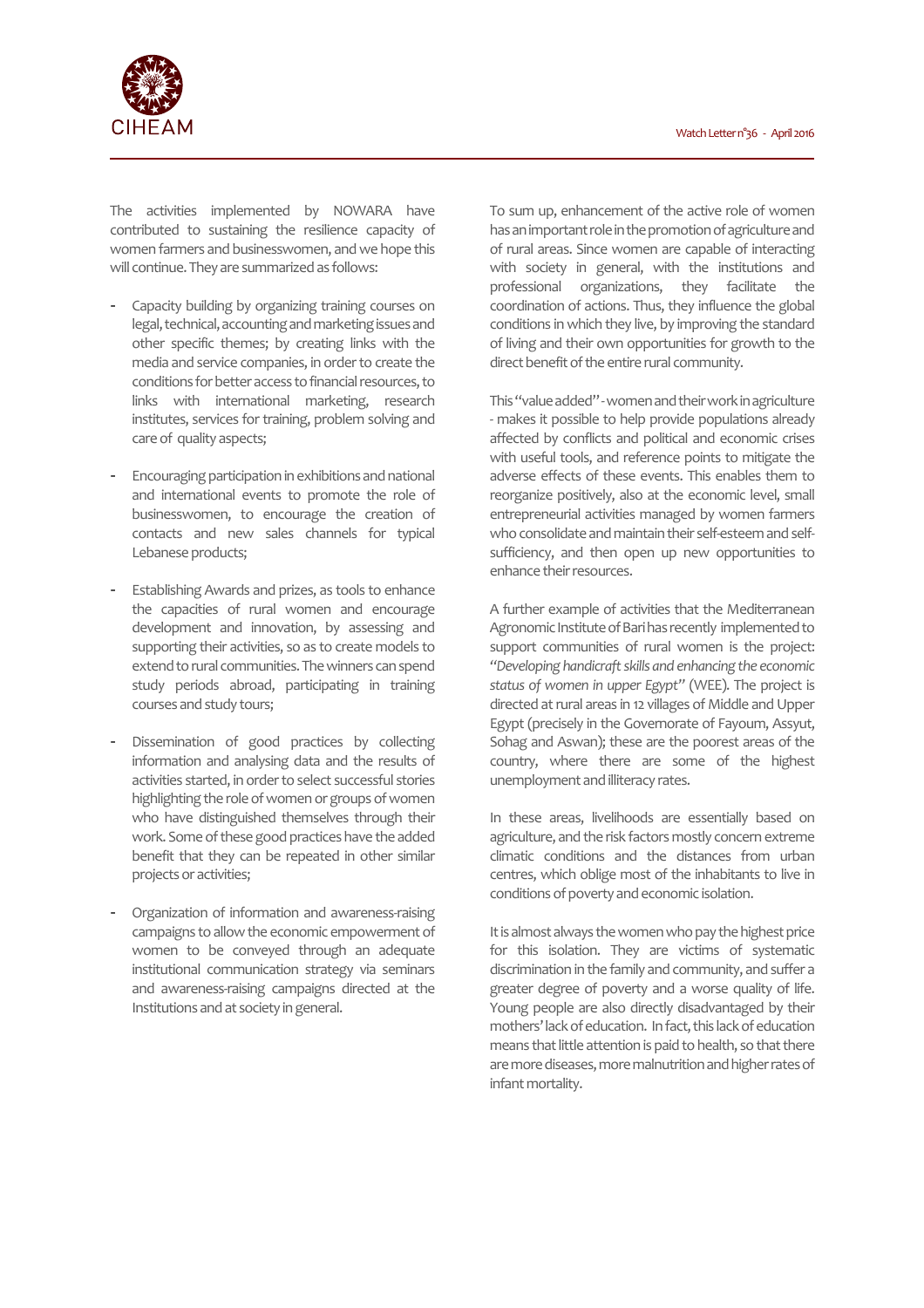

The WEE project, aimed at female communities living in these villages, aims to increase their social and economic role by improving their capacity to produce and market foodstuffs and non-food goods.

To achieve this objective, activities have been planned that will help these groups of women to improve their economic and social rights, to express and develop their knowledge, abilities and talents, raising their awareness of fundamental rights and self-confidence, and thereby improving their own and their families' living conditions.

In fact, the project not only provides them with the basic knowledge and the technical means to improve their social and economic conditions, but also aims to support them in creating new business activities in the handicraft, agriculture and service sectors. It does this through Capacity Building activities, seminars, courses, "Training of Trainers", technical assistance on the access to microcredit programmes, Networking and traineeships in Italy.

In particular, the project's activities and expected results are:

- Preliminary market study to identify needs and the capacity to absorb the goods produced by the women benefitting from the project;
- Educational support to women at various levels to enable them to define and choose their activity, to start commercial activities via single or group initiatives;
- Technical and financial support (micro-credit) provided to project beneficiaries for them to start up small businesses and sell their products on the domestic and foreign markets;

Strengthening the social and economic role of rural women has therefore been recognized among the actions to be promoted and encouraged also in emergency programmes to support countries experiencing severe economic crises, victims of conflicts or migration, and climate disruption.

## **The strategic role of women in the Mediterranean**

There are many cooperation activities that may contribute to mitigating the effects of these situations by promoting an active role for women in the economy of Mediterranean countries, and these could possibly be repeated in other countries with different economic, social and geographic conditions:

- Institutional building, knowledge development, awareness raising and training: institutional building activities in order to make the key authorities (at local or national level) aware of the enhancement of women's work and entrepreneurship also using awareness-raising tools; TRAINING of women farmers and entrepreneurs on specific subjects related to their activities (crop production, marketing, promotion of traditional and local products, etc.);
- Support for women's activities/ideas: Promotion of actions supporting start-up ideas and women's entrepreneurial activities. Providing women entrepreneurs with easier access to credit;
- Enhancement of women's knowledge, cultural heritage and local traditions: Enhancement of women's knowledge about local products and cultural heritage is often beneficial to the development of a certain community, an area or a Region. The promotion of local traditions and enhancement of the healthy Mediterranean diet (Women are the "natural carriers" of the Mediterranean diet, declared Intangible heritage by UNESCO);
- Gender-related studies and research: Promotion of specific research, studies and collection of genderdisaggregated data on women and agriculture, as well as food production and traditional handicraft products processed by women;
- Support for women's associations/cooperatives: Establishment and support of women's associations and cooperatives that gather women living in the same environment and socio-economic conditions, because "union is strength".